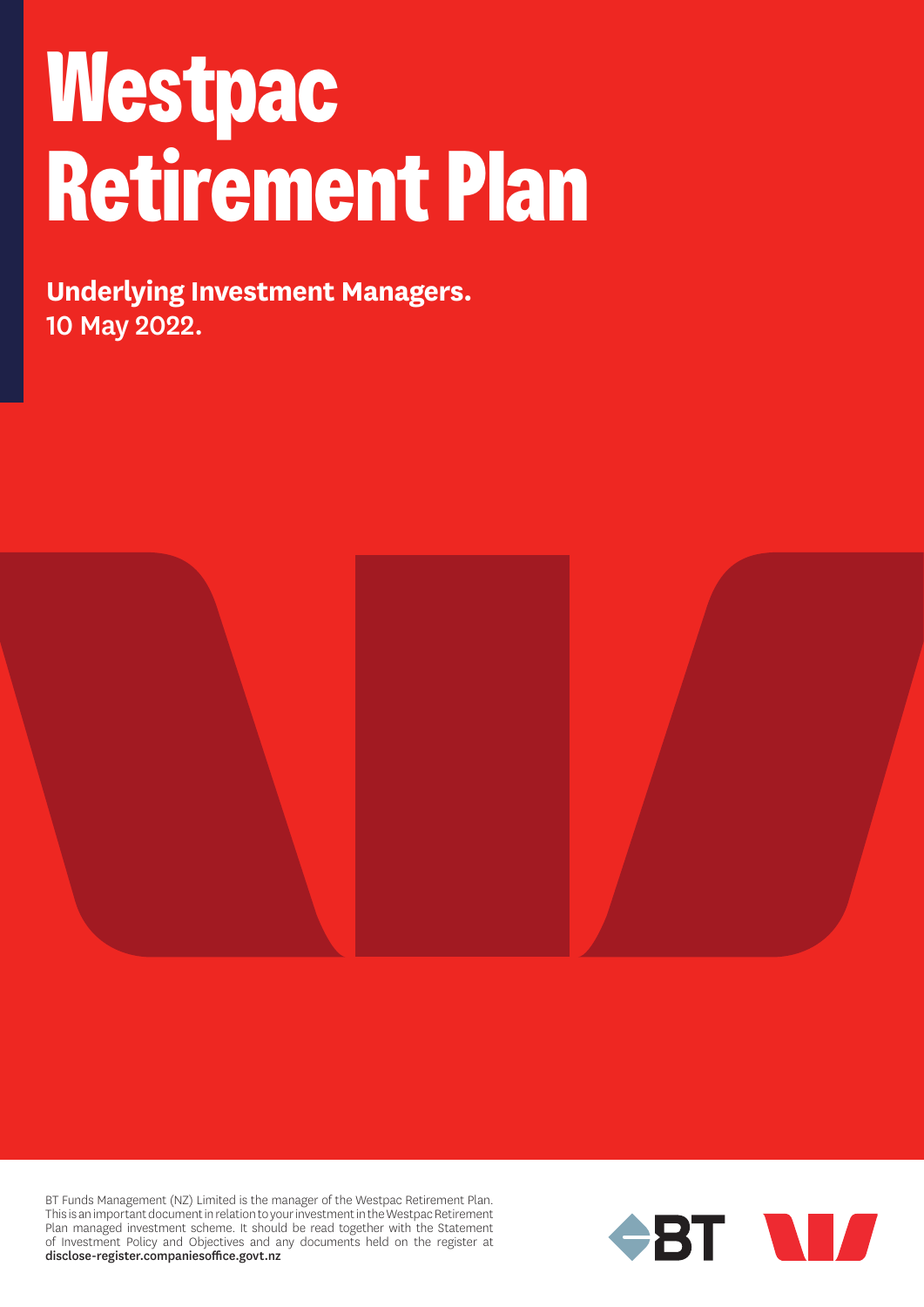## **Underlying investment managers.**

Each fund in the Westpac Retirement Plan invests in one or more wholesale funds (Wholesale Funds), which are also managed by BT Funds Management (NZ) Limited (BTNZ). The underlying investment managers we currently use, and the Wholesale Funds the funds invest in, are shown in the table below.

| <b>Asset Class</b>                             | <b>Underlying investment manager(s)</b>                                                                                                                                                                                                                            |
|------------------------------------------------|--------------------------------------------------------------------------------------------------------------------------------------------------------------------------------------------------------------------------------------------------------------------|
| <b>Cash and Cash</b><br><b>Equivalents.</b>    | BT Funds Management (NZ) Limited<br>Accessed through an investment in the Westpac Wholesale Enhanced Cash Trust, a fund issued by BTNZ.                                                                                                                            |
| <b>New Zealand</b><br><b>Fixed Interest.</b>   | BT Funds Management (NZ) Limited<br>Accessed through investments in either the Westpac Wholesale New Zealand Bond No. 1 Trust, or the Westpac<br>Wholesale Corporate Bond Trust, or a combination of both. Both funds are issued by BTNZ.                          |
| <b>International</b><br><b>Fixed Interest.</b> | <b>BlueBay Asset Management LLP</b>                                                                                                                                                                                                                                |
|                                                | <b>Colchester Global Investors Limited</b>                                                                                                                                                                                                                         |
|                                                | Wellington Management Company LLP<br>All accessed through an investment in the Westpac Wholesale International Fixed Interest Trust, a fund issued<br>by BTNZ.                                                                                                     |
| <b>Australasian</b><br>Equities.               | Devon Funds Management Limited<br>Accessed through an investment in the Westpac Wholesale Australasian Share No. 3 Trust (via an investment in<br>the Westpac Wholesale Strategy Share Trust). Both funds are issued by BTNZ.                                      |
|                                                | <b>Harbour Asset Management Limited</b><br>Accessed through an investment in the Westpac Wholesale Australasian Share No. 2 Trust (via an investment in<br>the Westpac Wholesale Strategy Share Trust). Both funds are issued by BTNZ.                             |
|                                                | <b>Salt Funds Management Limited</b><br>Accessed through an investment in the Westpac Wholesale Australasian Share No. 1 Trust (via an investment in<br>the Westpac Wholesale Strategy Share Trust). Both funds are issued by BTNZ.                                |
|                                                | Ardevora Asset Management LLP                                                                                                                                                                                                                                      |
|                                                | MFS International Australia Pty Limited                                                                                                                                                                                                                            |
|                                                | Ninety One Australia Pty Limited                                                                                                                                                                                                                                   |
| <b>International</b><br>Equities.              | River and Mercantile Asset Management LLP                                                                                                                                                                                                                          |
|                                                | T. Rowe Price Australia Limited<br>All accessed through an investment in the Westpac Wholesale Unhedged International Share Trust (via an<br>investment in the Westpac Wholesale Multi-Manager International Share Trust). Both funds are issued by BTNZ.          |
|                                                | The Northern Trust Company of Hong Kong Limited<br>Accessed through an investment in the Westpac Wholesale International Share No. 2 Trust (via an investment in<br>the Westpac Wholesale Multi-Manager International Share Trust). Both funds are issued by BTNZ. |
|                                                | Legal & General Investment Management Limited<br>Accessed through an investment in the Westpac Wholesale International Share No. 3 Trust (via an investment in<br>the Westpac Wholesale Multi-Manager International Share Trust). Both funds are issued by BTNZ.   |
| <b>Listed Property</b>                         | Principal Global Investors (Australia) Limited<br>Accessed through an investment in the Westpac Wholesale International Property Trust, a fund issued by BTNZ.                                                                                                     |
|                                                | Salt Funds Management Limited<br>Accessed through an investment in the Westpac Wholesale Property Trust, a fund issued by BTNZ.                                                                                                                                    |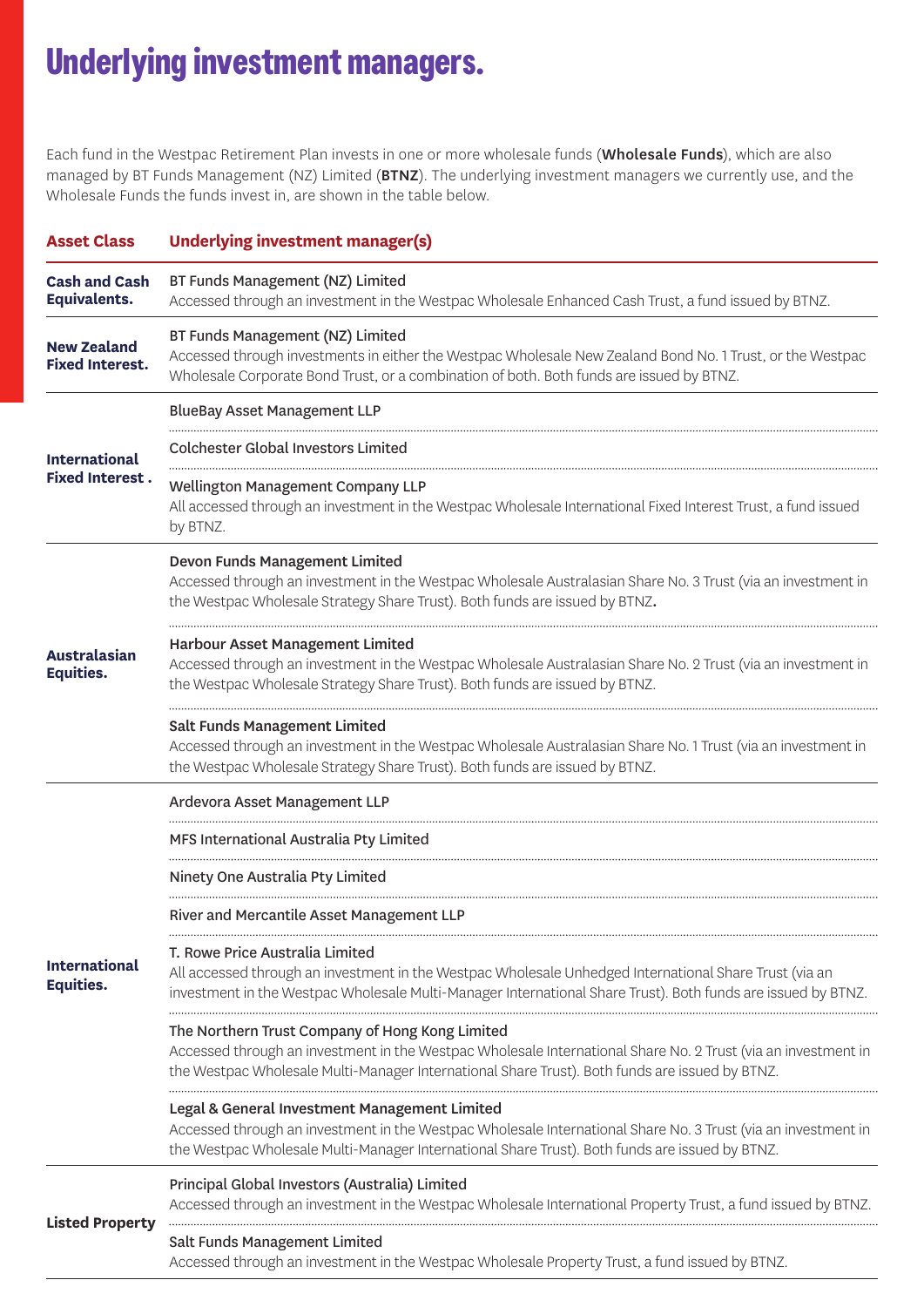## Changes to underlying investment managers.

Underlying investment managers are regularly monitored and reviewed. These managers may be added to or removed without us notifying you. This means the identity and number of underlying investment managers for the funds may vary from time to time.

## Introduction to the underlying investment managers (in alphabetical order).

| <b>Ardevora</b><br>Asset<br><b>Management</b><br>LLP.                                            | Ardevora is a privately owned global equities asset management boutique established<br>in 2010, with the purpose of protecting and growing client assets over the long-term.<br>Ardevora manages \$18 billion in assets (as of June 2021) for institutional and wholesale<br>investors around the world.                                                                                                                                                                                                                                                                                                                                                                                                                                                                                                                                                                                   | ARDEVORA                            |
|--------------------------------------------------------------------------------------------------|--------------------------------------------------------------------------------------------------------------------------------------------------------------------------------------------------------------------------------------------------------------------------------------------------------------------------------------------------------------------------------------------------------------------------------------------------------------------------------------------------------------------------------------------------------------------------------------------------------------------------------------------------------------------------------------------------------------------------------------------------------------------------------------------------------------------------------------------------------------------------------------------|-------------------------------------|
| <b>BlueBay Asset</b><br><b>Management</b><br>LLP.                                                | BlueBay Asset Management LLP provides investment management services primarily<br>to institutions and manages a combination of long-only and alternative strategies<br>across the sub-asset classes of investment grade corporate debt, convertible bonds,<br>high yield debt, distressed debt, loans and emerging market debt.                                                                                                                                                                                                                                                                                                                                                                                                                                                                                                                                                            | <b>Blue</b> Bay<br>Asset Management |
| <b>BT Funds</b><br><b>Management</b><br>(NZ) Limited.                                            | BTNZ is the funds management arm of Westpac in New Zealand, and is wholly owned<br>by Westpac Banking Corporation. The specialist investment team adopts a valuation-<br>driven approach to managing fixed interest and cash, aiming to add value via multiple<br>sources of active management: duration, yield curve positioning and sector and<br>security selection.                                                                                                                                                                                                                                                                                                                                                                                                                                                                                                                    | <b>BT</b> Funds Management          |
| <b>Colchester</b><br>Global<br><b>Investors</b><br>Limited.                                      | Founded in 1999 and based in London, Colchester Global Investors is an independent<br>investment management firm offering value oriented, global and international bond<br>management services. Colchester's portfolios principally comprise sovereign bonds.<br>Through the use of high quality smaller country bonds, Colchester gains the significant<br>competitive advantage of diversity and added return potential.                                                                                                                                                                                                                                                                                                                                                                                                                                                                 | <b>COLCHES</b>                      |
| <b>Devon Funds</b><br><b>Management</b><br>Limited.                                              | Devon is an independent investment management business that specialises in<br>building investment portfolios that are comprised of companies listed on the New<br>Zealand and Australian stock exchanges. Devon is based in Auckland, established<br>in March 2010 and is wholly owned by its employees. Devon invests in companies<br>that they consider have attractive valuations, favourable industry characteristics, a<br>sustainable competitive advantage, strong management and governance, a clear<br>strategic plan for growing shareholder wealth and a robust business model.                                                                                                                                                                                                                                                                                                 | <b>DEVON</b><br><b>FUNDS.</b>       |
| <b>Harbour</b><br><b>Asset</b><br><b>Management</b><br>Limited.                                  | Harbour is a New Zealand based investment manager which manages funds for large<br>government institutions, workplace savings schemes, charities, KiwiSaver schemes<br>and retail investors through mezzanine platforms. Harbour offers both equity and<br>fixed interest investment solutions for clients. Within Australasian equities, Harbour<br>believes in a growth-orientated investment management approach to generate out-<br>performance. Harbour employs a combination of quantitative, macro-economic and<br>fundamental research analysis when selecting New Zealand and Australian equities for<br>inclusion in portfolios.                                                                                                                                                                                                                                                 | <b>M</b> Harbour   ASSET            |
| Legal &<br><b>General</b><br><b>Investment</b><br><b>Management</b><br><b>Limited</b><br>(LGIM). | LGIM is the global asset management business of Legal & General Group. Its purpose<br>is to create a better future through responsible investing. LGIM works together in<br>partnership with over 3,000 institutional clients globally to achieve positive long-term<br>outcomes. It provides index and active investment solutions across public and private<br>assets, including fixed income, equities, multi-asset, real assets and cash. Everything<br>LGIM do is informed by Legal & General Group's vision of Inclusive Capitalism, which<br>seeks to share the benefits of economic growth among as many people as possible.<br>LGIM believe responsible investing is essential to mitigate risks, unearth investment<br>opportunities and strengthen long-term returns for clients. The incorporation of ESG<br>considerations into investment decisions is core to its approach. |                                     |
| <b>MFS</b><br><b>International</b><br><b>Australia Pty</b><br>Limited.                           | MFS International Australia Pty Ltd (MFS Australia) is a member of the MFS<br>Investment Management group of companies (MFS). MFS Australia is a subsidiary of<br>Massachusetts Financial Services Company, which is in turn a member of the Sun Life<br>Financial group of companies. MFS is an active, global asset manager with a uniquely<br>collaborative approach to building better insights for clients. These insights are derived<br>from three guiding principles - integrated research, global collaboration, and active risk<br>management. The firm believes the application of these principles and the combined<br>insights across fundamental equity, quantitative and credit perspectives is what<br>enables it to deliver sustainable, long-term returns for clients.                                                                                                   | <b>AFS</b>                          |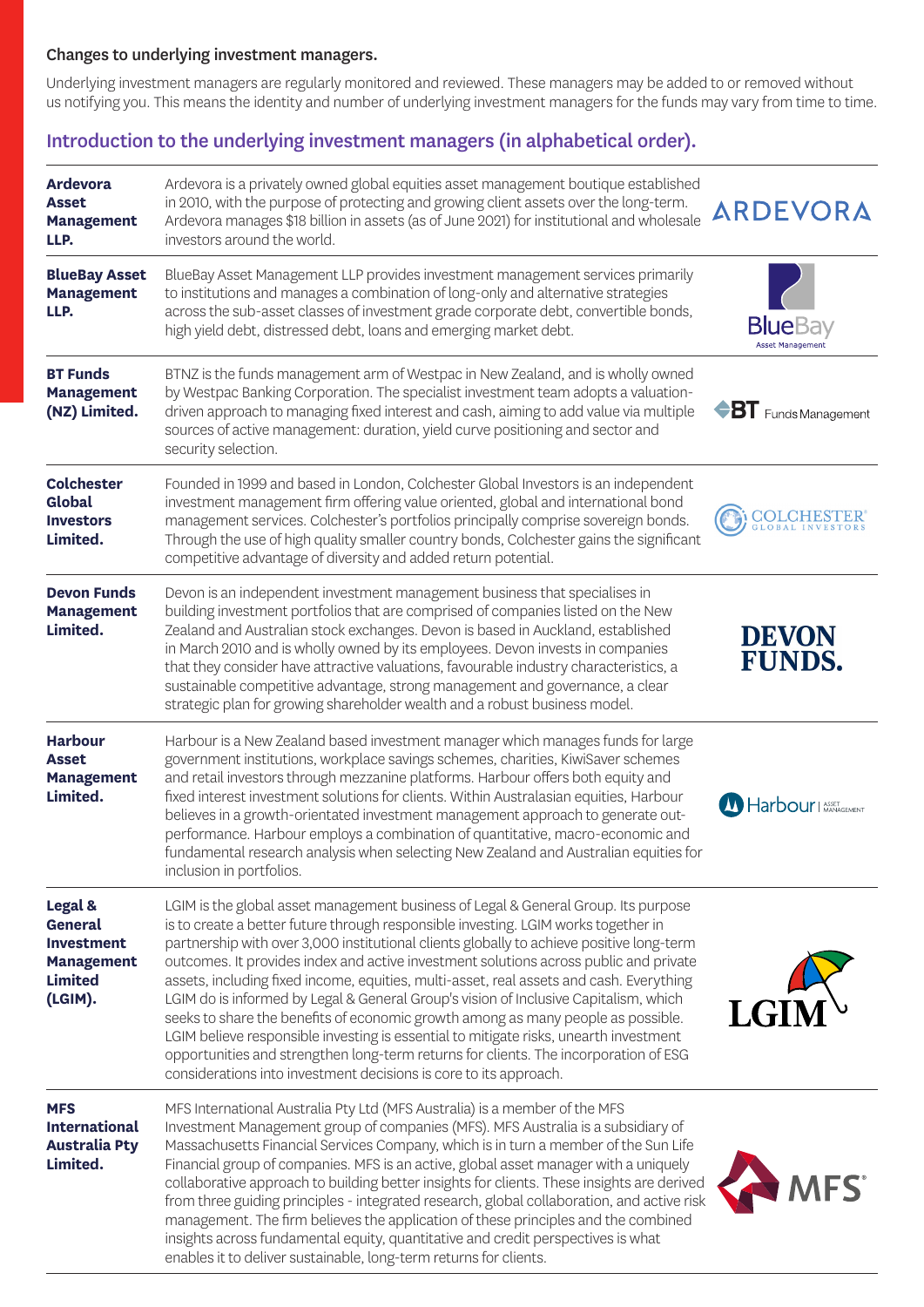| <b>Ninety One</b><br><b>Australia Pty</b><br>Limited.                                    | Ninety One is an independent, active global asset manager dedicated to delivering<br>compelling outcomes for its clients, headquartered in London and Cape Town.<br>Established in South Africa in 1991, as Investec Asset Management, the firm started<br>offering domestic investments in an emerging market. In 2020, almost three decades of<br>organic growth later, the firm demerged from Investec Group and became Ninety One.<br>Today the firm offers distinctive active strategies across equities, fixed income, multi-<br>asset and alternatives to institutions, advisors and individual investors around the world.                                                                                                                                                                                                                                                                                                                                                                          | Ninety<br> One                                   |
|------------------------------------------------------------------------------------------|-------------------------------------------------------------------------------------------------------------------------------------------------------------------------------------------------------------------------------------------------------------------------------------------------------------------------------------------------------------------------------------------------------------------------------------------------------------------------------------------------------------------------------------------------------------------------------------------------------------------------------------------------------------------------------------------------------------------------------------------------------------------------------------------------------------------------------------------------------------------------------------------------------------------------------------------------------------------------------------------------------------|--------------------------------------------------|
| <b>Principal</b><br>Global<br><b>Investors</b><br>(Australia)<br>Limited.                | Principal Global Investors® leads global asset management at Principal®. As a multi-<br>investment team firm, Principal Global Investors bring a focused perspective and offer<br>expertise across a host of asset classes. At its core, Principal Global Investors are<br>driven by its purpose to help investors and businesses achieve their financial goals.<br>Global investment professionals deliver investment solutions for public and private<br>pension funds, foundations and endowments, central banks, insurance companies,<br>sub-advisory arrangements, sovereign wealth funds and individual portfolios. Principal<br>Global Investors manages approximately \$550.6 billion in assets on behalf of over<br>800 institutional clients located in over 80 markets as well as retirement plans and<br>individual clients, reflecting its worldwide market reach and experience and their<br>commitment to high-quality research and service (as of March 31, 2021).                          | Principal <sup>®</sup>                           |
| <b>River and</b><br><b>Mercantile</b><br><b>Asset</b><br><b>Management</b><br>LLP.       | River and Mercantile is a UK-based investment management firm, established in<br>2006. It specialises in managing UK and global equity portfolios, primarily on behalf<br>of institutional clients. River and Mercantile centres its investment philosophy on<br>Potential, Valuation and Timing (PVT) and uses these factors to assess securities.                                                                                                                                                                                                                                                                                                                                                                                                                                                                                                                                                                                                                                                         | RIVER AND MERCANTILE                             |
|                                                                                          |                                                                                                                                                                                                                                                                                                                                                                                                                                                                                                                                                                                                                                                                                                                                                                                                                                                                                                                                                                                                             |                                                  |
| <b>Salt Funds</b><br><b>Management</b><br>Limited.                                       | Salt is a specialist investment manager firm founded in May 2013 and is wholly owned<br>by its investment personnel. Salt specialises solely in managing<br>New Zealand and Australian listed equity and property mandates and uses the time-<br>tested active investment philosophy of seeking to invest in companies with strong<br>management, which operate within sound industry structures and which generate<br>superior shareholder returns.                                                                                                                                                                                                                                                                                                                                                                                                                                                                                                                                                        | <b>SALT</b>                                      |
| <b>T. Rowe Price</b><br><b>Australia</b><br>Limited.                                     | T. Rowe Price Australia Limited is a subsidiary of the Baltimore-based T. Rowe Price<br>Group, Inc. ("T.Rowe Price") which is a global investment management organization<br>with \$1,518.0 billion in assets under management as of March 31,2021. T. Rowe Price<br>provides a broad array of mutual funds, sub-advisory services, and separate account<br>management for individual and institutional investors, retirement plans, and financial<br>intermediaries. The organisation also offers sophisticated investment planning and<br>guidance tools. T. Rowe Price's disciplined, risk-aware investment approach focuses on<br>diversification, style consistency, and fundamental research.                                                                                                                                                                                                                                                                                                         | <b>T.RowePrice</b>                               |
| <b>The Northern</b><br><b>Trust</b><br><b>Company of</b><br><b>Hong Kong</b><br>Limited. | Investment personnel of The Northern Trust Company of Hong Kong Limited (TNTCHK)<br>are part of Northern Trust Asset Management. Head quartered in Chicago, Northern<br>Trust Asset Management is a global investment manager which combines robust<br>capital markets research, portfolio construction and risk management to craft<br>innovative and efficient solutions that deliver targeted investment outcomes. Northern<br>Trust Asset Management's quantitative strategies seek to outperform a benchmark<br>by exploiting market anomalies and behavioral biases using proprietary, quantitative<br>models and processes to select securities, construct portfolios, and manage risk to<br>deliver targeted outcomes. Their quantitative strategy focuses on taking intentional<br>compensated risks through a multi-factor portfolio construction, with an ESG overlay,<br>using proprietary definitions for quality, value, volatility, and momentum to aim to<br>enhance risk-adjusted returns. | <b>NORTHERN TRUST</b><br><b>ASSET MANAGEMENT</b> |
| Wellington<br><b>Management</b><br><b>Company LLP.</b>                                   | Wellington Management is a private partnership which traces its roots back to the<br>founding of the Wellington Fund in 1928. Wellington Management is based in Boston<br>and has offices located across the US, and in Beijing, Frankfurt, Hong Kong, London,<br>Singapore, Tokyo and Sydney. The objective of Wellington Management's Global<br>Aggregate investment process is to identify a diversified set of independent investment<br>ideas, efficiently allocate capital to those investment ideas, and transparently manage<br>portfolio risk.                                                                                                                                                                                                                                                                                                                                                                                                                                                     | WELLINGTON<br><b>MANAGEMENT</b> ®                |